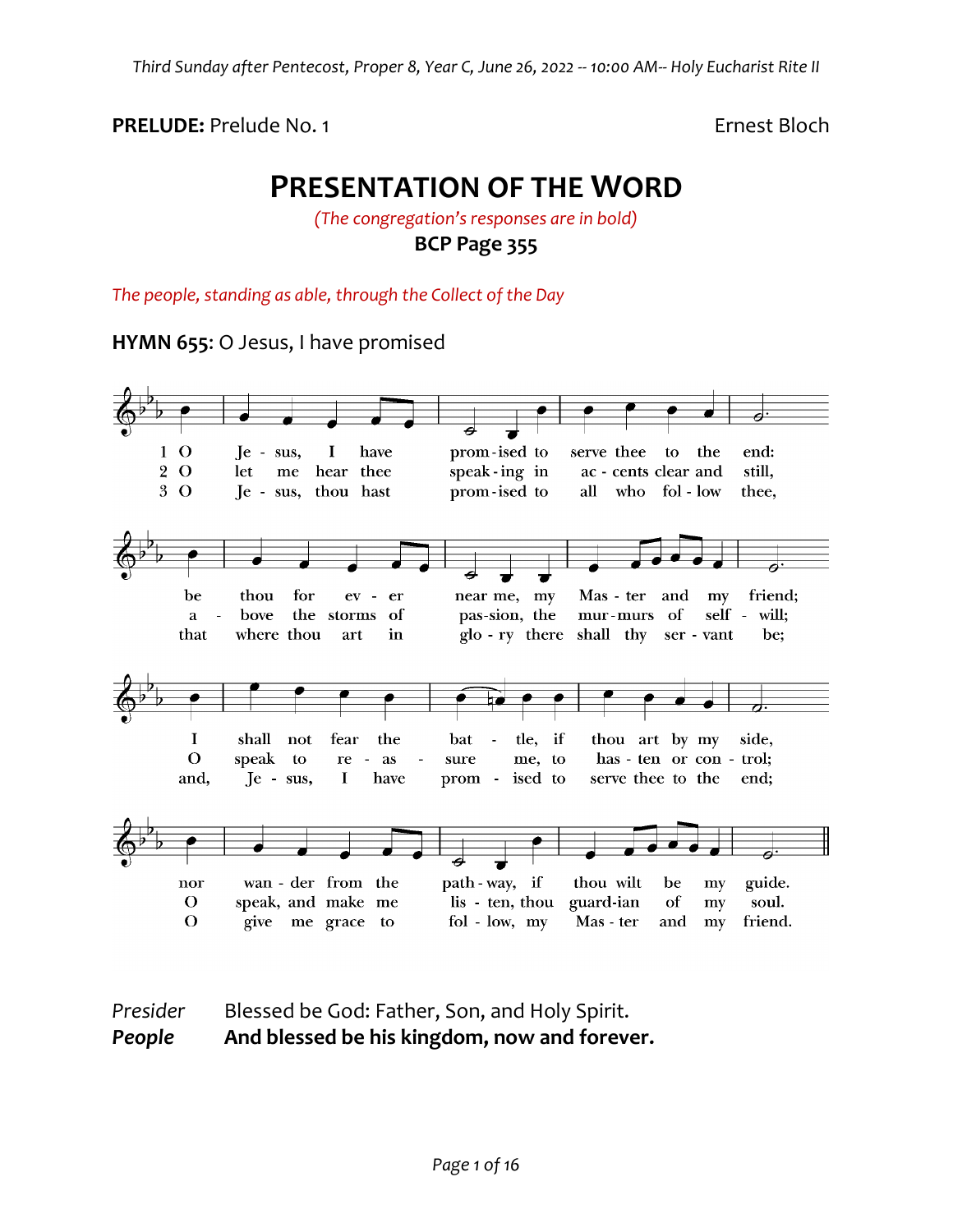# **COLLECT FOR PURITY**

*Presider* Almighty God, to you all hearts are open, all desires known, and from you no secrets are hid: Cleanse the thoughts of our hearts by the inspiration of your Holy Spirit, that we may perfectly love you, and worthily magnify your holy Name; through Christ our Lord. **Amen.**

#### *Sung in unison with the choir*

# **SONG OF PRAISE, HYMN 654:** Day by day

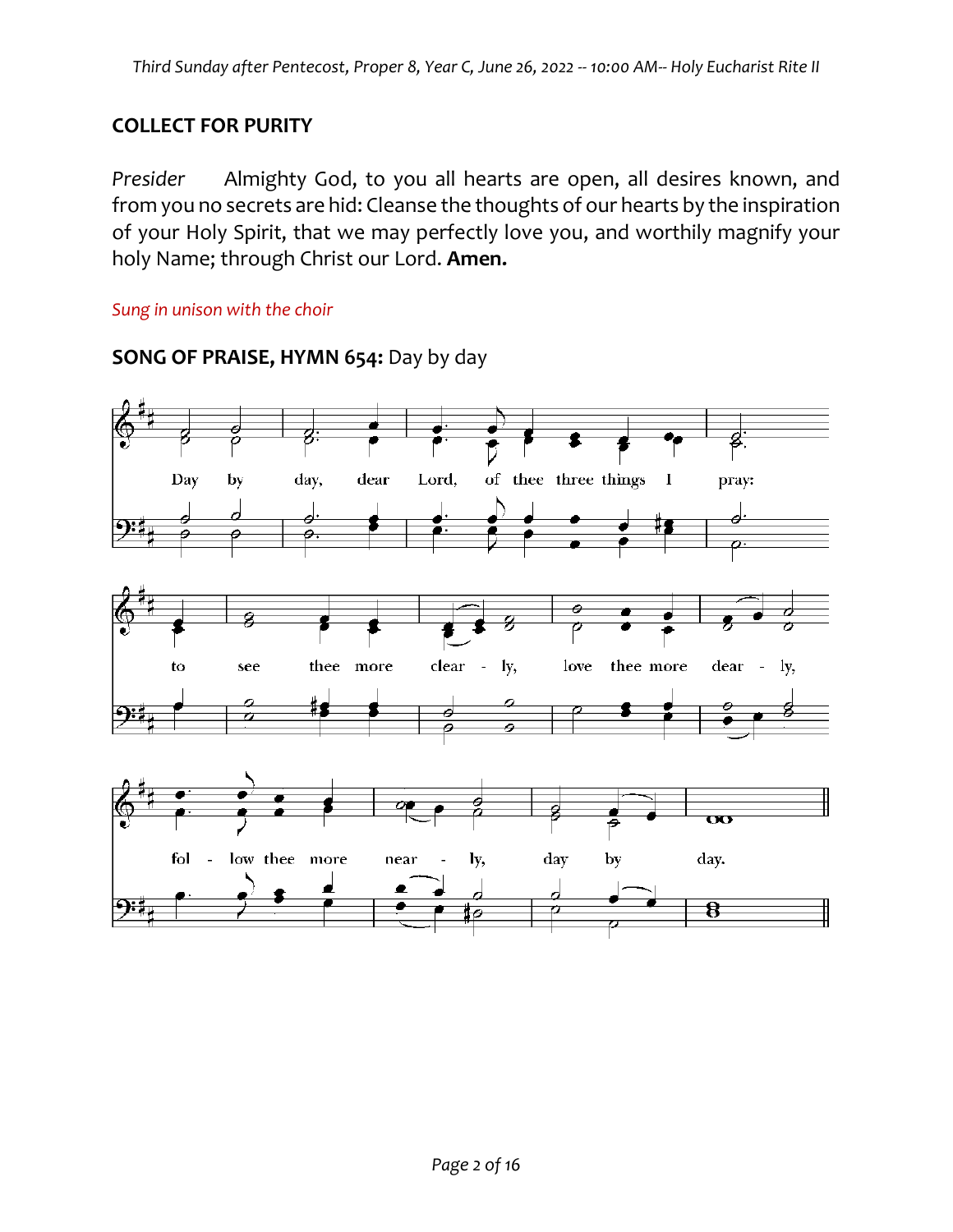# **COLLECT OF THE DAY:** Proper 8 **BCP Page 230**

*Presider* The Lord be with you. *People* **And also with you**. *Presider* Let us pray. *(Silence)*

Almighty God, you have built your Church upon the foundation of the apostles and prophets, Jesus Christ himself being the chief cornerstone: Grant us so to be joined together in unity of spirit by their teaching, that we may be made a holy temple acceptable to you; through Jesus Christ our Lord, who lives and reigns with you and the Holy Spirit, one God, for ever and ever. **Amen**.

#### *The people, seated through the Second Reading*

#### **FIRST READING:** 1 Kings 19:15-16,19-21

*Reader* A reading from the first book of Kings.

The LORD said to Elijah, "Go, return on your way to the wilderness of Damascus; when you arrive, you shall anoint Hazael as king over Aram. Also you shall anoint Jehu son of Nimshi as king over Israel; and you shall anoint Elisha son of Shaphat of Abel-meholah as prophet in your place."

So he set out from there, and found Elisha son of Shaphat, who was plowing. There were twelve yoke of oxen ahead of him, and he was with the twelfth. Elijah passed by him and threw his mantle over him. He left the oxen, ran after Elijah, and said, "Let me kiss my father and my mother, and then I will follow you." Then Elijah said to him, "Go back again; for what have I done to you?" He returned from following him, took the yoke of oxen, and slaughtered them; using the equipment from the oxen, he boiled their flesh, and gave it to the people, and they ate. Then he set out and followed Elijah, and became his servant.

*Reader* The Word of the Lord. **People Thanks be to God.**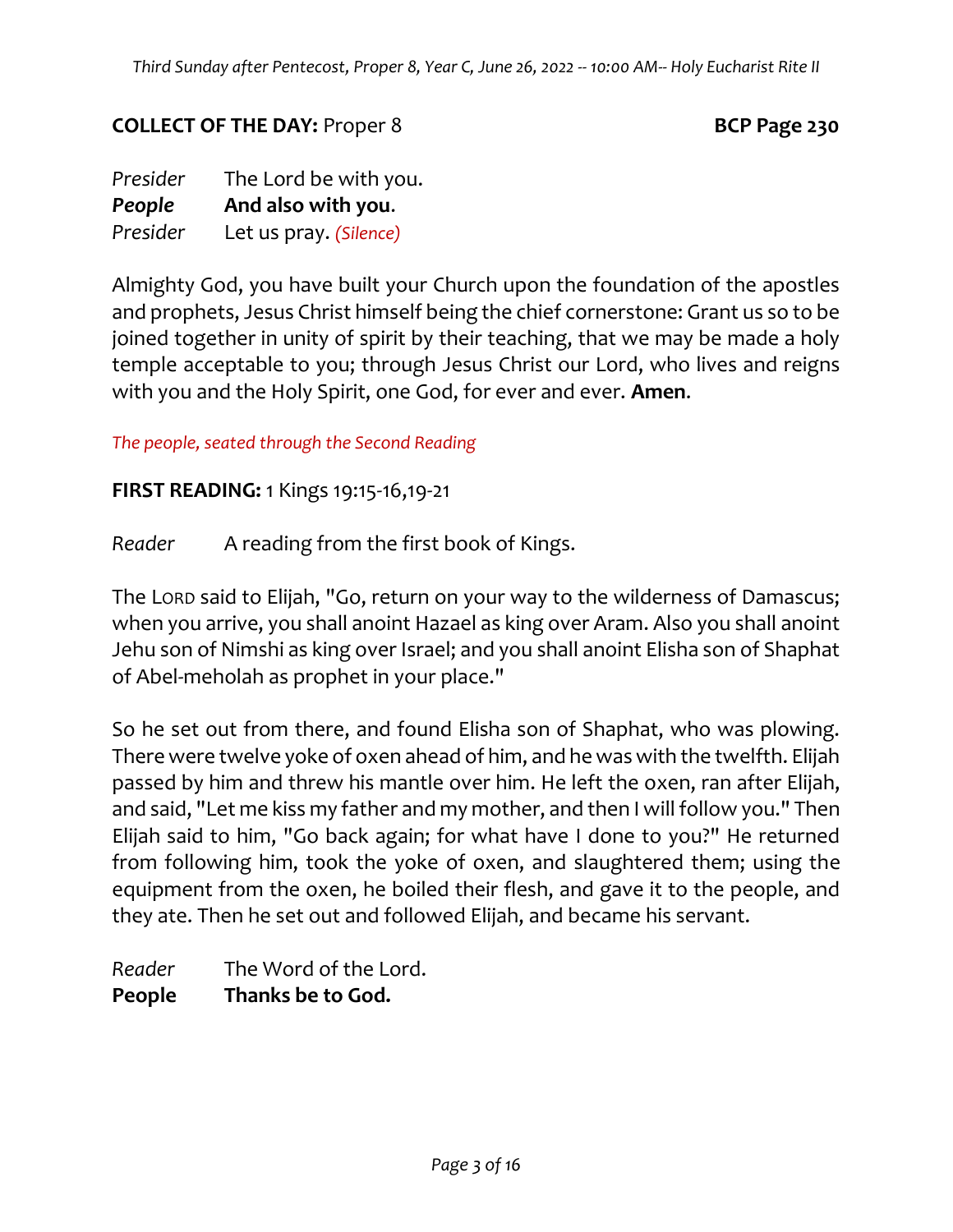# **RESPONSE:** Psalm 16, *Conserva me, Domine* **BCP Page 599**



- 1 Protect me, O God, for I take refuge in / you; \* **I have said to the LORD, "You are my Lord, my good above all / other." 2 All my delight is upon the godly that are in the / land, \* upon those who are noble among the / people. 3 But those who run after other / gods \* shall have their troubles / multiplied. 4 Their libations of blood I will not / offer, \* nor take the names of their gods upon my / lips. 5 O LORD, you are my portion and my / cup; \* it is you who uphold my / lot. 6 My boundaries enclose a pleasant / land; \* indeed, I have a goodly / heritage. 7 I will bless theLORD who gives me / counsel; \* my heart teaches me, night after / night. 8 I have set the LORD always be- / fore me; \* because he is at my right hand I shall not / fall. 9 My heart, therefore, is glad, and my spirit re- / joices; \* my body also shall rest in / hope. 10 For you will not abandon me to the / grave, \* nor let your holy one see the / Pit. 11 You will show me the path of / life; \***
	- **in your presence there is fullness of joy,**
		- **and in your right hand are pleasures for ever- / more.**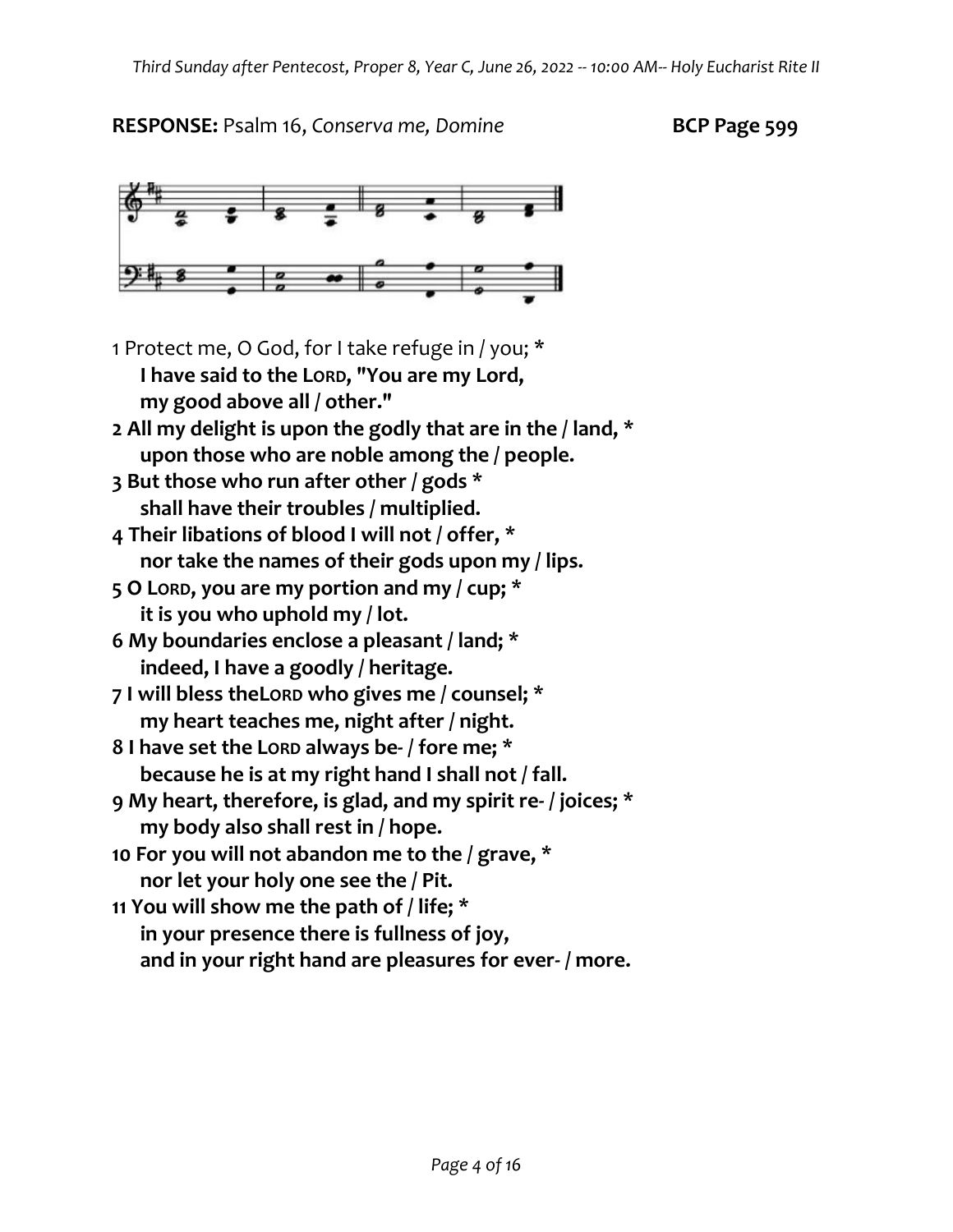# **SECOND READING:** Galatians 5:1,13-25

*Reader* A reading from the letter to the Galatians.

For freedom Christ has set us free. Stand firm, therefore, and do not submit again to a yoke of slavery.

For you were called to freedom, brothers and sisters; only do not use your freedom as an opportunity for self-indulgence, but through love become slaves to one another. For the whole law is summed up in a single commandment, "You shall love your neighbor as yourself." If, however, you bite and devour one another, take care that you are not consumed by one another.

Live by the Spirit, I say, and do not gratify the desires of the flesh. For what the flesh desires is opposed to the Spirit, and what the Spirit desires is opposed to the flesh; for these are opposed to each other, to prevent you from doing what you want. But if you are led by the Spirit, you are not subject to the law. Now the works of the flesh are obvious: fornication, impurity, licentiousness, idolatry, sorcery, enmities, strife, jealousy, anger, quarrels, dissensions, factions, envy, drunkenness, carousing, and things like these. I am warning you, as I warned you before: those who do such things will not inherit the kingdom of God.

By contrast, the fruit of the Spirit is love, joy, peace, patience, kindness, generosity, faithfulness, gentleness, and self-control. There is no law against such things. And those who belong to Christ Jesus have crucified the flesh with its passions and desires. If we live by the Spirit, let us also be guided by the Spirit.

*Reader* The Word of the Lord. *People* **Thanks be to God.**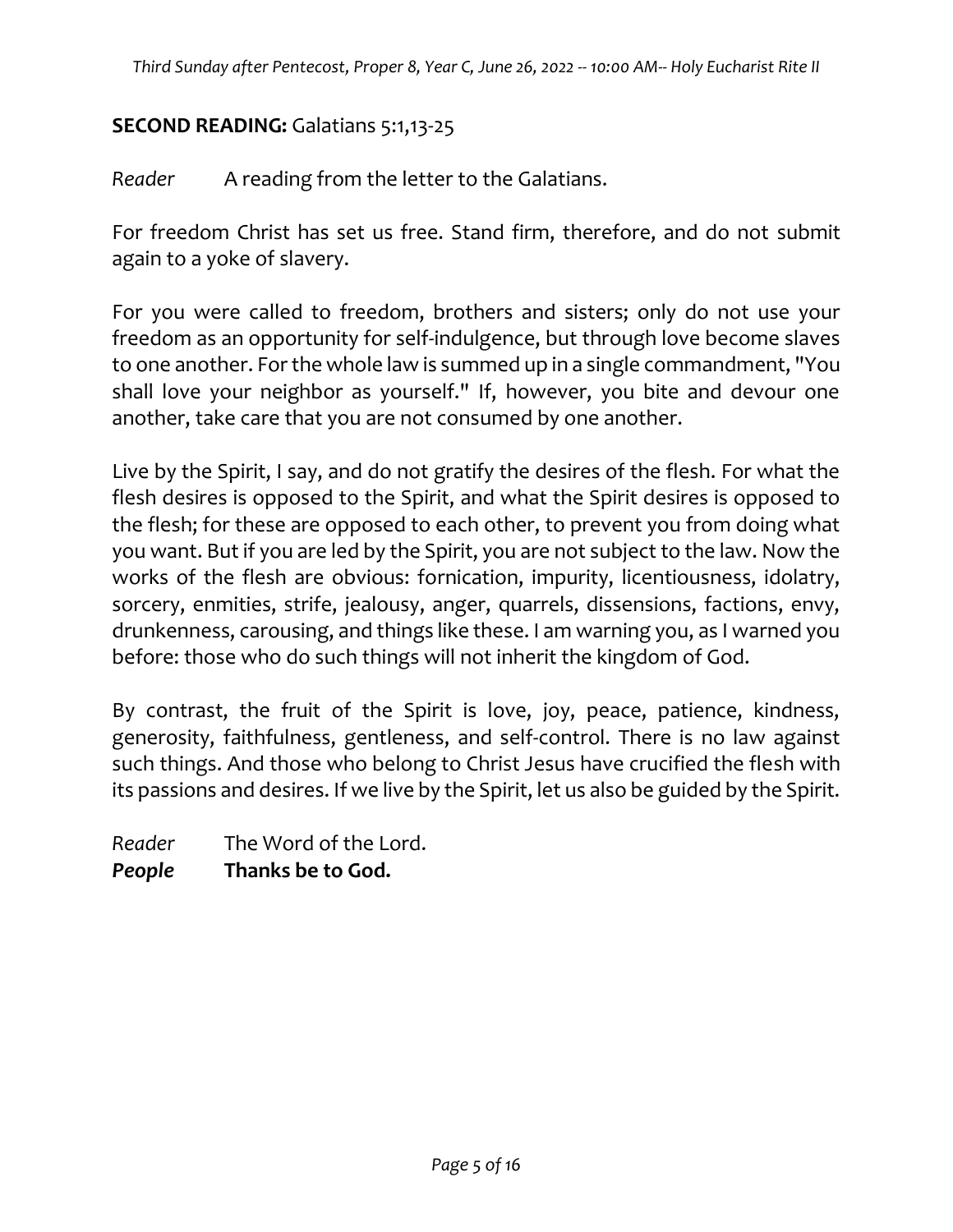*The people, standing as able through the Gospel Reading*





Phrase 1 of each stanza may be sung by one group, with a contrasted group singing phrase 2, and all joining for the final phrase.

# **THE GOSPEL:** Luke 9:51-62

# *Gospeller* The Holy Gospel of our Lord Jesus Christ according to Luke. *People* **Glory to you, Lord Christ.**

When the days drew near for Jesus to be taken up, he set his face to go to Jerusalem. And he sent messengers ahead of him. On their way they entered a village of the Samaritans to make ready for him; but they did not receive him, because his face was set toward Jerusalem. When his disciples James and John saw it, they said, "Lord, do you want us to command fire to come down from heaven and consume them?" But he turned and rebuked them. Then they went on to another village.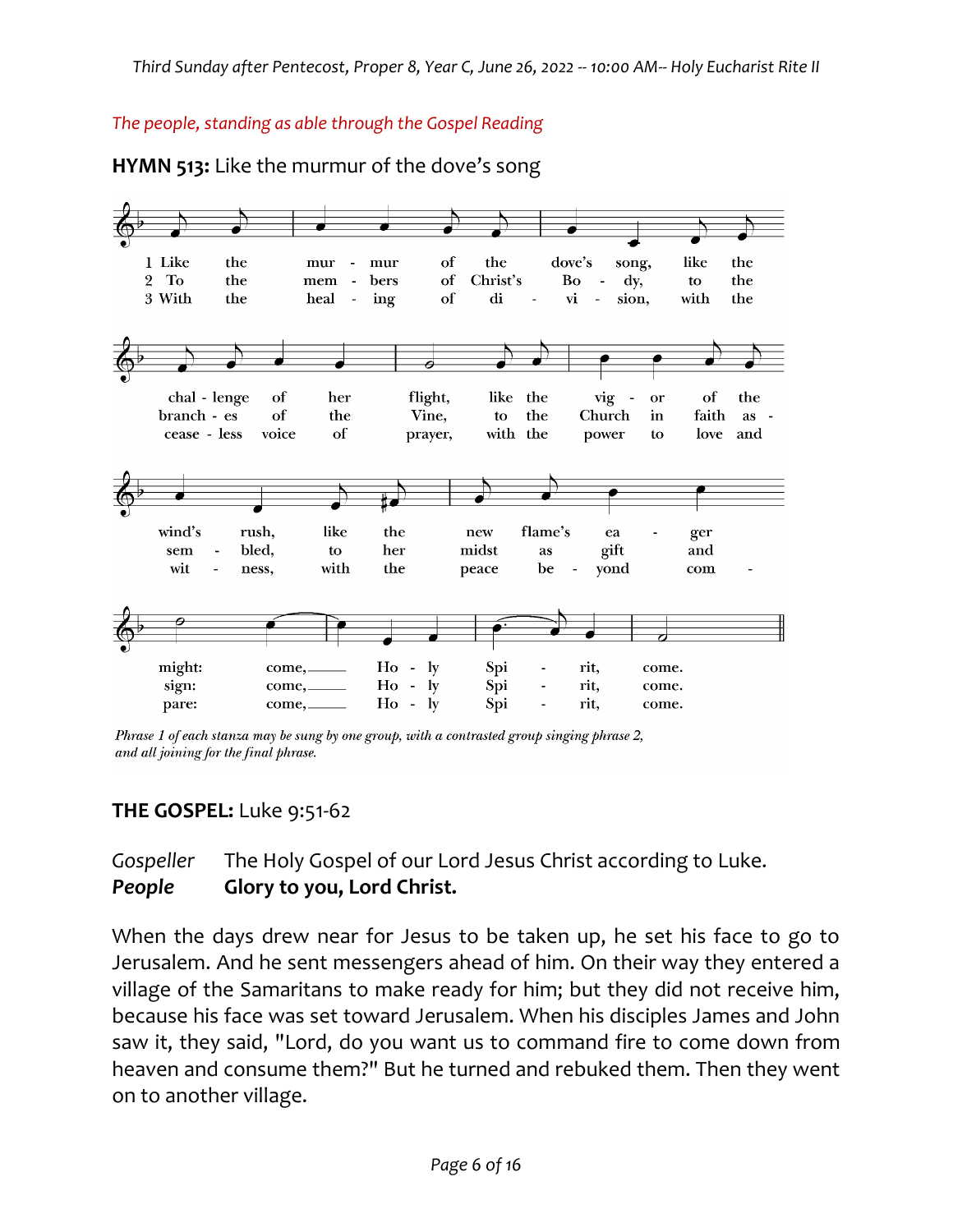As they were going along the road, someone said to him, "I will follow you wherever you go." And Jesus said to him, "Foxes have holes, and birds of the air have nests; but the Son of Man has nowhere to lay his head." To another he said, "Follow me." But he said, "Lord, first let me go and bury my father." But Jesus said to him, "Let the dead bury their own dead; but as for you, go and proclaim the kingdom of God." Another said, "I will follow you, Lord; but let me first say farewell to those at my home." Jesus said to him, "No one who puts a hand to the plow and looks back is fit for the kingdom of God."

*Gospeller* The Gospel of the Lord. *People* **Praise to you, Lord Christ.**

*The people, seated*

**HOMILY: David J. Lucey** 

*The people, in unison, standing as able through the Exchange of the Peace*

### **THE NICENE CREED BCP Page 358**

**We believe in one God, the Father, the Almighty, maker of heaven and earth, of all that is, seen and unseen.**

**We believe in one Lord, Jesus Christ, the only Son of God, eternally begotten of the Father, God from God, Light from Light, true God from true God, begotten, not made, of one Being with the Father. Through him all things were made. For us and for our salvation he came down from heaven: by the power of the Holy Spirit he became incarnate from the Virgin Mary, and was made man.**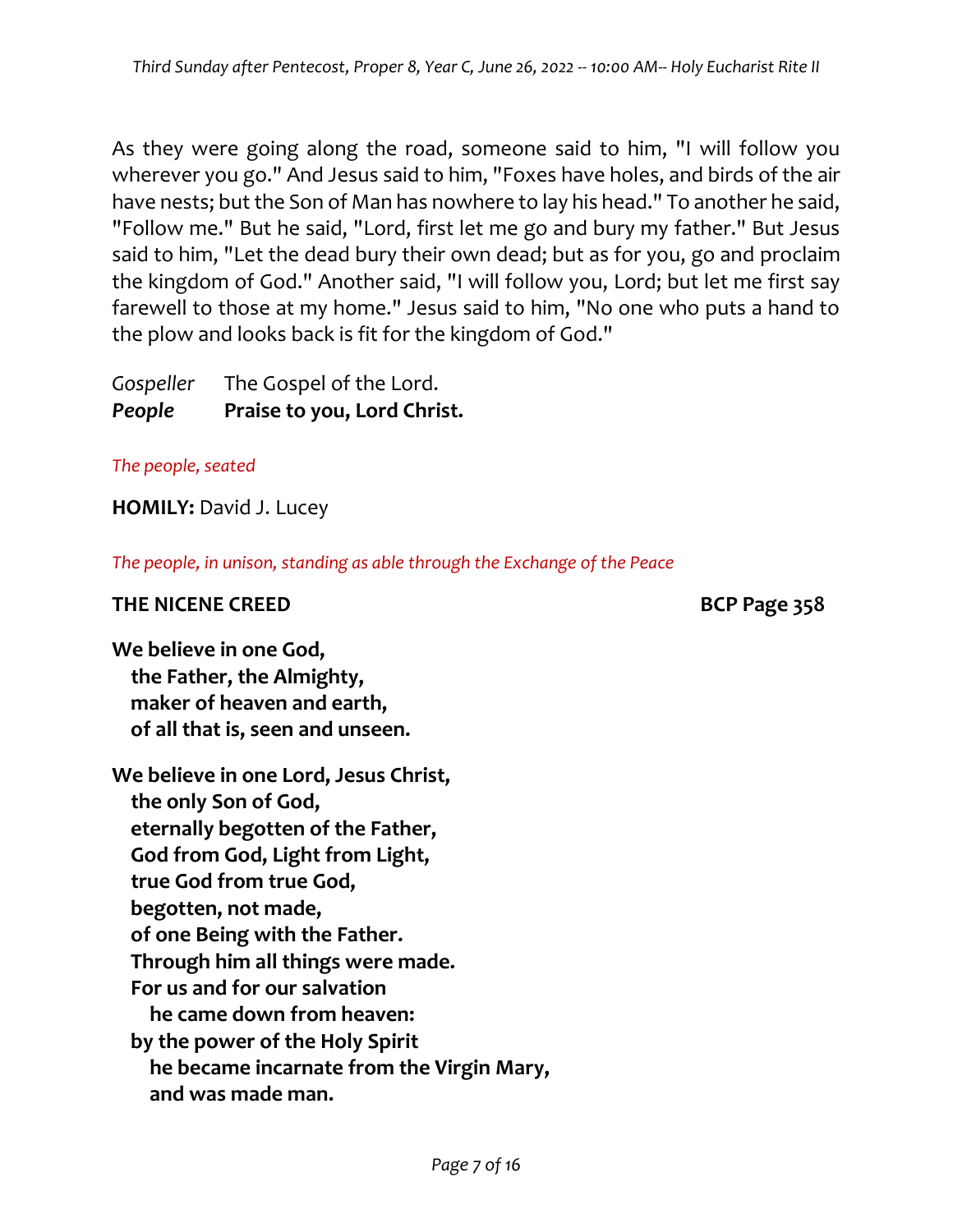**For our sake he was crucified under Pontius Pilate; he suffered death and was buried. On the third day he rose again in accordance with the Scriptures; he ascended into heaven and is seated at the right hand of the Father. He will come again in glory to judge the living and the dead, and his kingdom will have no end. We believe in the Holy Spirit, the Lord, the giver of life, who proceeds from the Father and the Son. With the Father and the Son he is worshiped and glorified. He has spoken through the Prophets. We believe in one holy catholic and apostolic Church. We acknowledge one baptism for the forgiveness of sins. We look for the resurrection of the dead, and the life of the world to come. Amen.**

# **THE PRAYERS OF THE PEOPLE**

| Leader   | With all our heart and with all our mind, let us pray to the Lord,<br>saying "Lord, have mercy."                                                                                                                                                                                |
|----------|---------------------------------------------------------------------------------------------------------------------------------------------------------------------------------------------------------------------------------------------------------------------------------|
|          | The prayers are read by the leader and the People respond                                                                                                                                                                                                                       |
| Leader   | Defend us, deliver us, and in thy compassion protect us, O Lord, by<br>thy grace.                                                                                                                                                                                               |
| People   | Lord, have mercy.                                                                                                                                                                                                                                                               |
| Leader   | In the communion of blessed Francis of Assisi and of all the saints,<br>let us commend ourselves, and one another, and all our life, to Christ<br>our God.                                                                                                                      |
| People   | To you, O Lord our God. (Silence)                                                                                                                                                                                                                                               |
| Presider | O God, you have bound us together in a common life. Help us, in the<br>midst of our struggles for justice and truth, to confront one another<br>without hatred or bitterness, and to work together with mutual<br>forbearance and respect; through Jesus Christ our Lord. Amen. |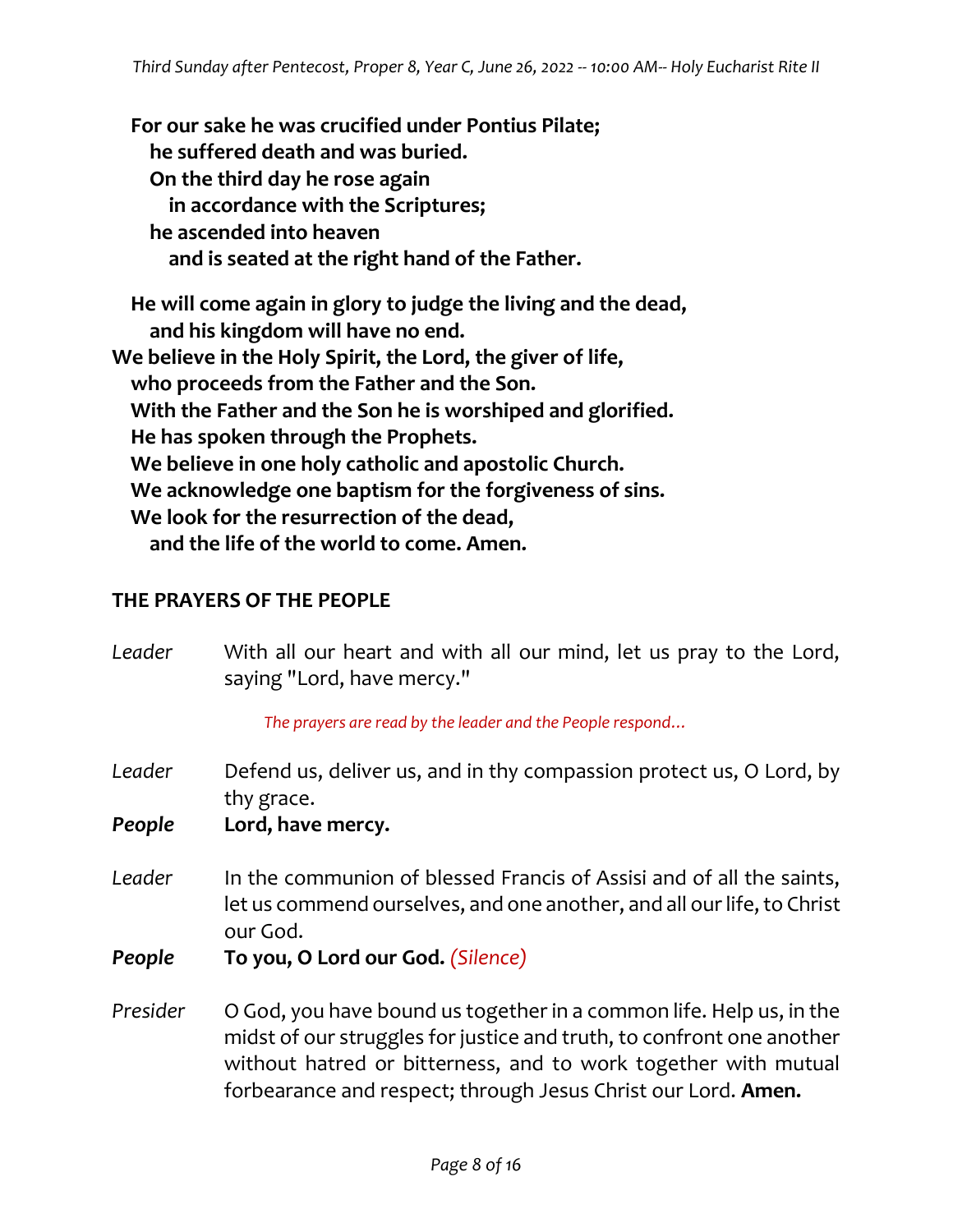### **CONFESSION AND ABSOLUTION BCP Page 360**

*Presider* Let us confess our sins against God and our neighbor. *(Silence)*

#### *Minister and the People*

**Most merciful God, we confess that we have sinned against you in thought, word, and deed, by what we have done, and by what we have left undone. We have not loved you with our whole heart; we have not loved our neighbors as ourselves. We are truly sorry and we humbly repent. For the sake of your Son Jesus Christ, have mercy on us and forgive us; that we may delight in your will, and walk in your ways, to the glory of your Name. Amen.**

*Presider* Almighty God have mercy on you, forgive you all your sins through our Lord Jesus Christ, strengthen you in all goodness, and by the power of the Holy Spirit keep you in eternal life. **Amen.**

### **EXCHANGE OF THE PEACE BCP Page 360**

*Presider* The peace of the Lord be always with you. *People* **And also with you.**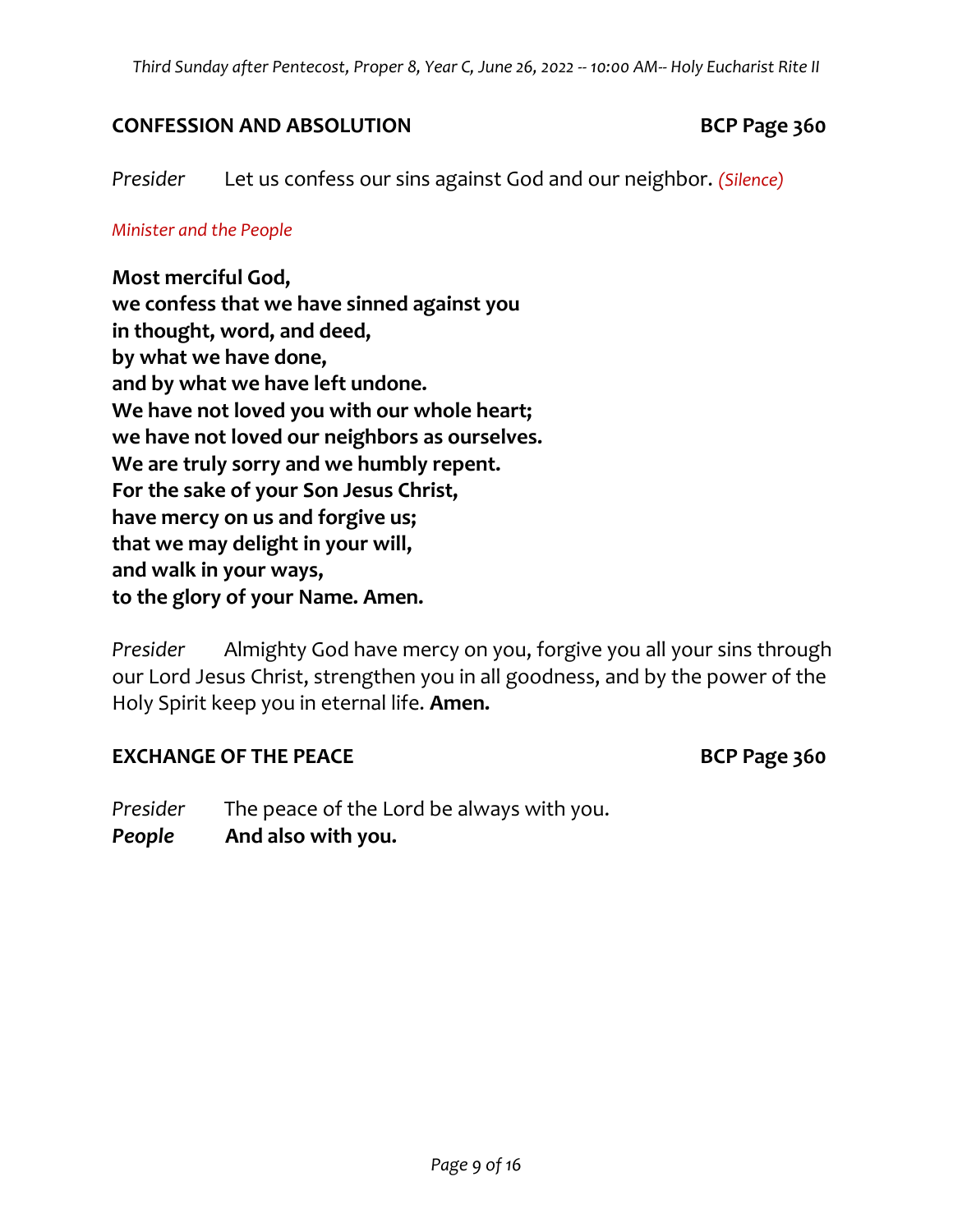# **CELEBRATION OF THE EUCHARIST**

**OFFERTORY, Choral Anthem:** A Prayer of Richard of Chichester L.J. White

*The people, standing as able*

# **THE GREAT THANKSGIVING** *(Eucharistic Prayer B)* **BCP Page 367**



*Presider* It is right, and a good and joyful thing, always and every-where to give thanks to you, Father Almighty, Creator of heaven and earth. For by water and the Holy Spirit you have made us a new people in Jesus Christ our Lord, to show forth your glory in all the world.

Therefore we praise you, joining our voices with Angels and Archangels and with all the company of heaven, who for ever sing this hymn to proclaim the glory of your Name:

**SANCTUS, S 125:** Holy, holy, holy Lord

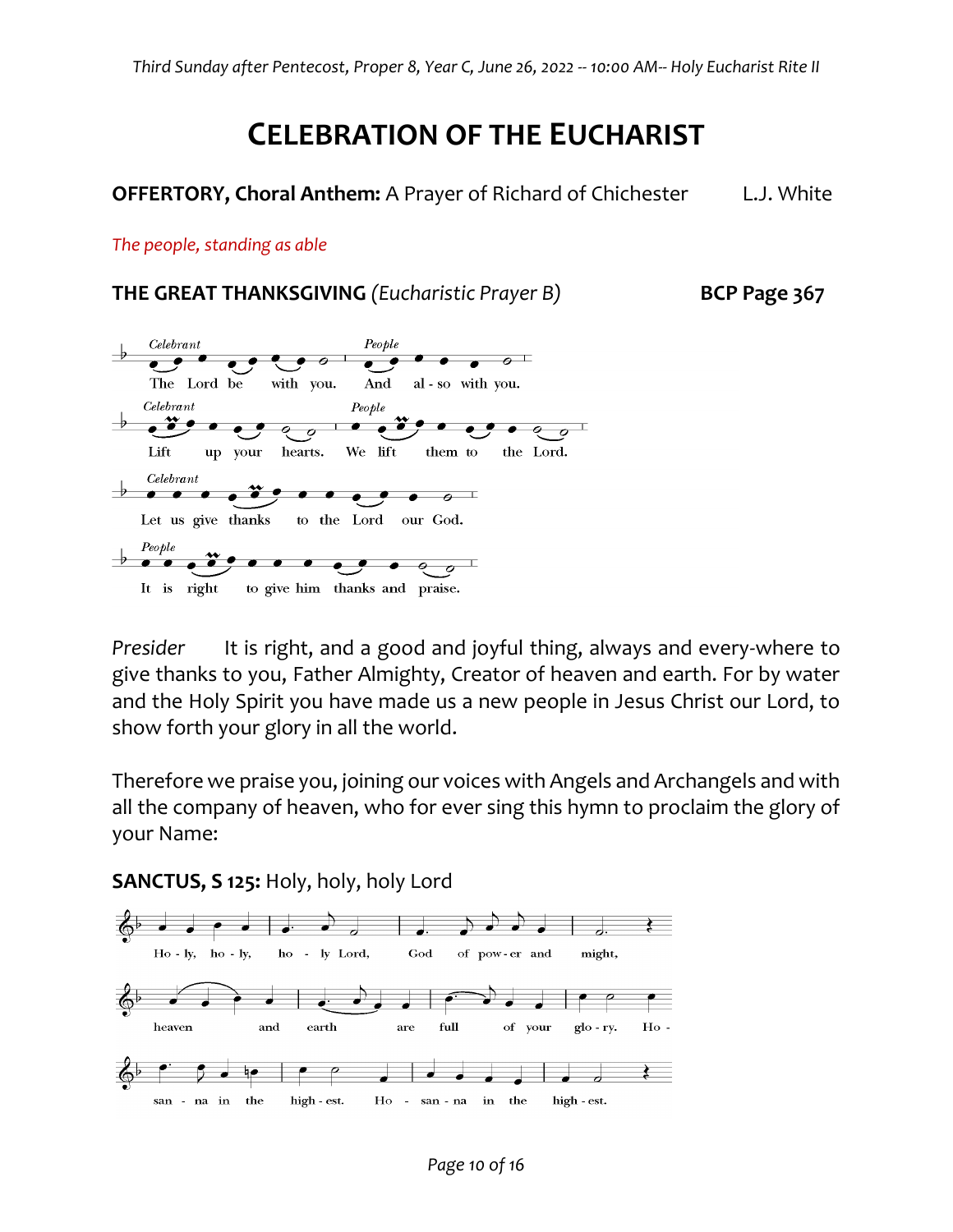

*Presider* We give thanks to you, O God, for the goodness and love which you have made known to us in creation; in the calling of Israel to be your people; in your Word spoken through the prophets; and above all in the Word made flesh, Jesus, your Son. For in these last days you sent him to be incarnate from the Virgin Mary, to be the Savior and Redeemer of the world. In him, you have delivered us from evil, and made us worthy to stand before you. In him, you have brought us out of error into truth, out of sin into righteousness, out of death into life.

### *At the words concerning the bread, the Celebrant is to hold it, or lay a hand upon it, and at the words concerning the cup, to hold or place a hand upon the cup and any other vessel containing wine to be consecrated.*

On the night before he died for us, our Lord Jesus Christ took bread; and when he had given thanks to you, he broke it, and gave it to his disciples, and said, "Take, eat: This is my Body, which is given for you. Do this for the remembrance of me."

After supper he took the cup of wine; and when he had given thanks, he gave it to them, and said, "Drink this, all of you: This is my Blood of the new Covenant, which is shed for you and for many for the forgiveness of sins. Whenever you drink it, do this for the remembrance of me."

Therefore, according to his command, O Father,

**We remember his death, We proclaim his resurrection, We await his coming in glory;**

*Presider* And we offer our sacrifice of praise and thanksgiving to you, O Lord of all; presenting to you, from your creation, this bread and this wine.

We pray you, gracious God, to send your Holy Spirit upon these gifts that they may be the Sacrament of the Body of Christ and his Blood of the new Covenant.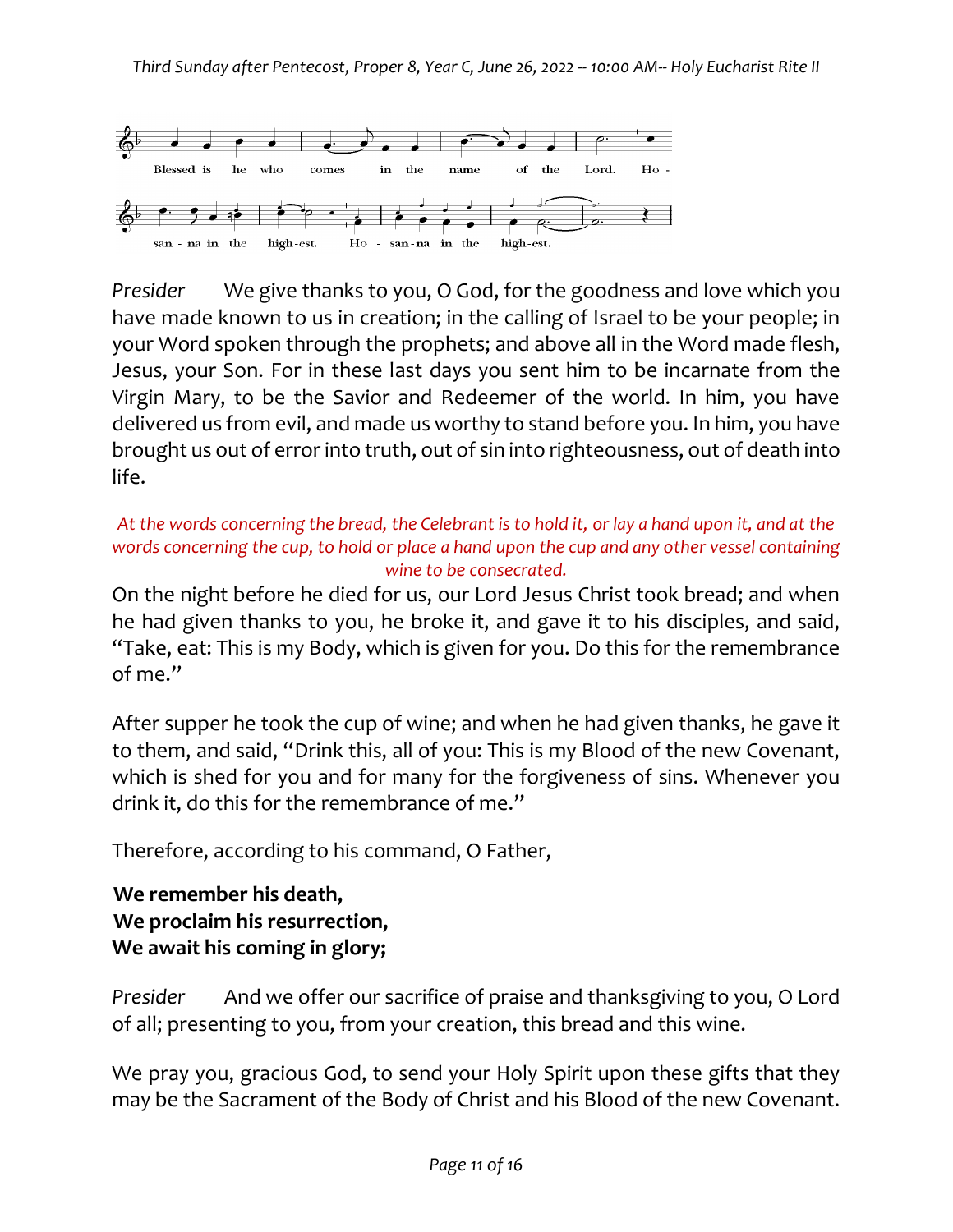Unite us to your Son in his sacrifice, that we may be acceptable through him, being sanctified by the Holy Spirit. In the fullness of time, put all things in subjection under your Christ, and bring us to that heavenly country where, with blessed Francis of Assisi, and all your saints, we may enter the everlasting heritage of your sons and daughters; through Jesus Christ our Lord, the firstborn of all creation, the head of the Church, and the author of our salvation.

By him, and with him, and in him, in the unity of the Holy Spirit all honor and glory is yours, Almighty Father, now and for ever.



*Intoned by the Presider and the People*

*Presider* And now, as our Savior Christ has taught us, we are bold to say,

**Our Father, who art in heaven, hallowed be thy Name, thy kingdom come, thy will be done, on earth as it is in heaven. Give us this day our daily bread. And forgive us our trespasses, as we forgive those who trespass against us. And lead us not into temptation, but deliver us from evil. For thine is the kingdom, and the power, and the glory, for ever and ever. Amen.**

# **BREAKING OF THE BREAD BCP Page 364**

| Presider | Alleluia. Christ our Passover is sacrificed for us. |
|----------|-----------------------------------------------------|
| People   | Therefore, let us keep the feast. Alleluia.         |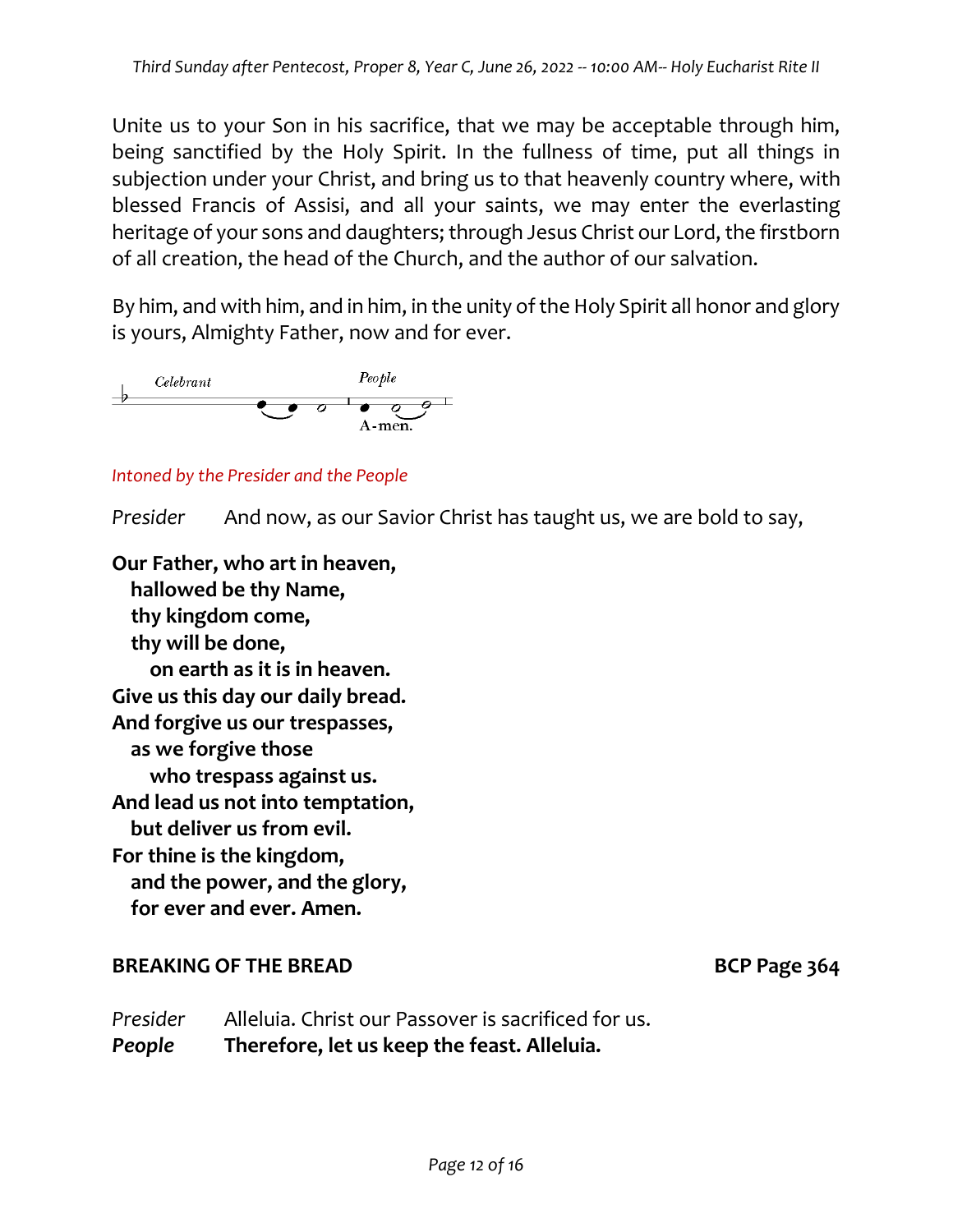### **COMMUNION INVITATION BCP Page 364**

*Presider* The Gifts of God for the People of God. Take them in remembrance that Christ died for you, and feed oin him in your hearts by faith with thanksgiving.

#### *The people, seated until the ushers invite you forward*

Ð  $1 \text{ Je - sus}$ calls us; o'er the tu mult of our  $2$  as, of old, Saint An - drew heard it by the  $3$  Je - sus calls the  $\overline{\mathbf{u}}$ s from wor ship of the 4 In our joys and in our rows, days of sor - $5$  Je - sus calls us! By thy mer - cies, Sa - vior, Θ ब्र life's  $\bf{l}$ wild, rest - less day his clear voice sea, by day  $\overline{2}$ Gal  $\sim$  $i$ le - an lake, turned from home and toil and  $3$ world's gold - en from each  $\mathbf{i}$ dol that would vain store;  $\overline{\mathbf{4}}$ toil and hours of ease, still he calls, in cares and  $\mathbf{5}$ make  $\overline{\mathbf{u}}$ s hear thy call, give our hearts thine  $0$ to  $\overline{\mathbf{o}}$ sound eth, say - ing, "Chris tian, fol - low me;"  $\mathbf{1}$  $\frac{1}{2}$ say - ing,  $\overline{2}$ kin dred, leav - ing all for his dear sake. leav - ing  $\frac{3}{2}$ keep say - ing, "Chris tian, love more." say - ing, us,  ${\bf m}{\bf e}$  $\overline{4}$ "Chris-tian, love these." "Chris-tian, plea sures, me more than  $\overline{5}$ be dience, serve and love thee best of all. serve and **Final Ending**  $\overline{\mathbf{o}}$ me:"  $\bf{l}$ "Chris ÷, tian. fol - low  $\overline{2}$ all for his dear sake.  $\frac{3}{2}$ "Chris more." tian.  $\sim$ love me  $\overline{4}$ love me more than these."  $\bf 5$ all. love best thee of

**HYMN 549:** Jesus calls us; o'er the tumult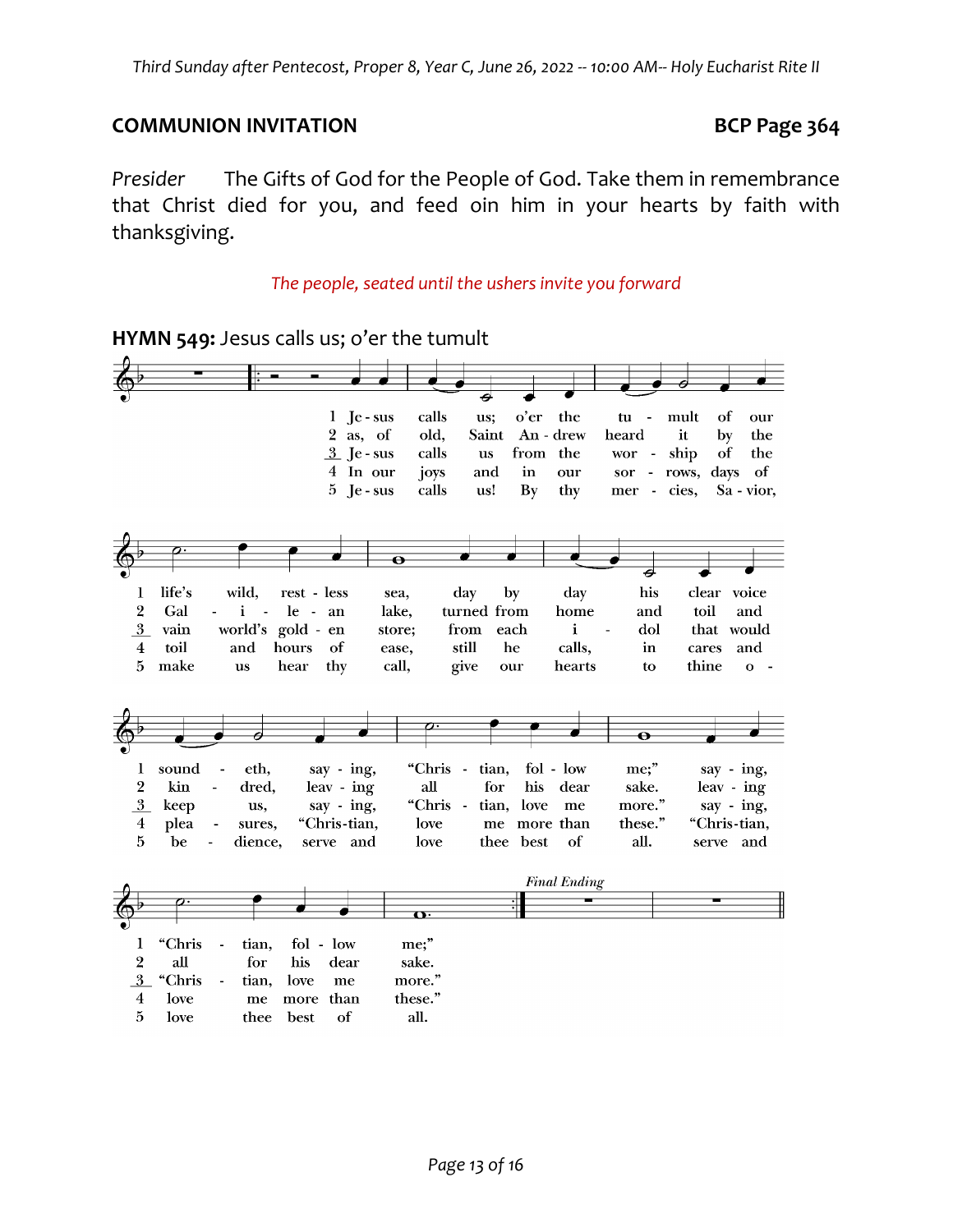#### *The people, standing through the Dismissal*

#### **POSTCOMMUNION PRAYER BCP Page 366**

*Presider* Let us pray.

**Almighty and everliving God, we thank you for feeding us with the spiritual food of the most precious Body and Blood of your Son our Savior Jesus Christ; and for assuring us in these holy mysteries that we are living members of the Body of your Son, and heirs of your eternal kingdom. And now, Father, send us out to do the work you have given us to do, to love and serve you as faithful witnesses of Christ our Lord. To him, to you, and to the Holy Spirit, be honor and glory, now and for ever. Amen.**

### **BLESSING**

*Presider* Thus says the LORD, he who created you, O Jacob, he who formed you, O Israel: Do not fear, for I have redeemed you; I have called you by name, you are mine. . . For I am the LORD your God, the Holy One of Israel, your Savior. And the blessing of God Almighty, the Father, the Son, and the Holy Spirit, be upon you and remain with you for ever. **Amen.**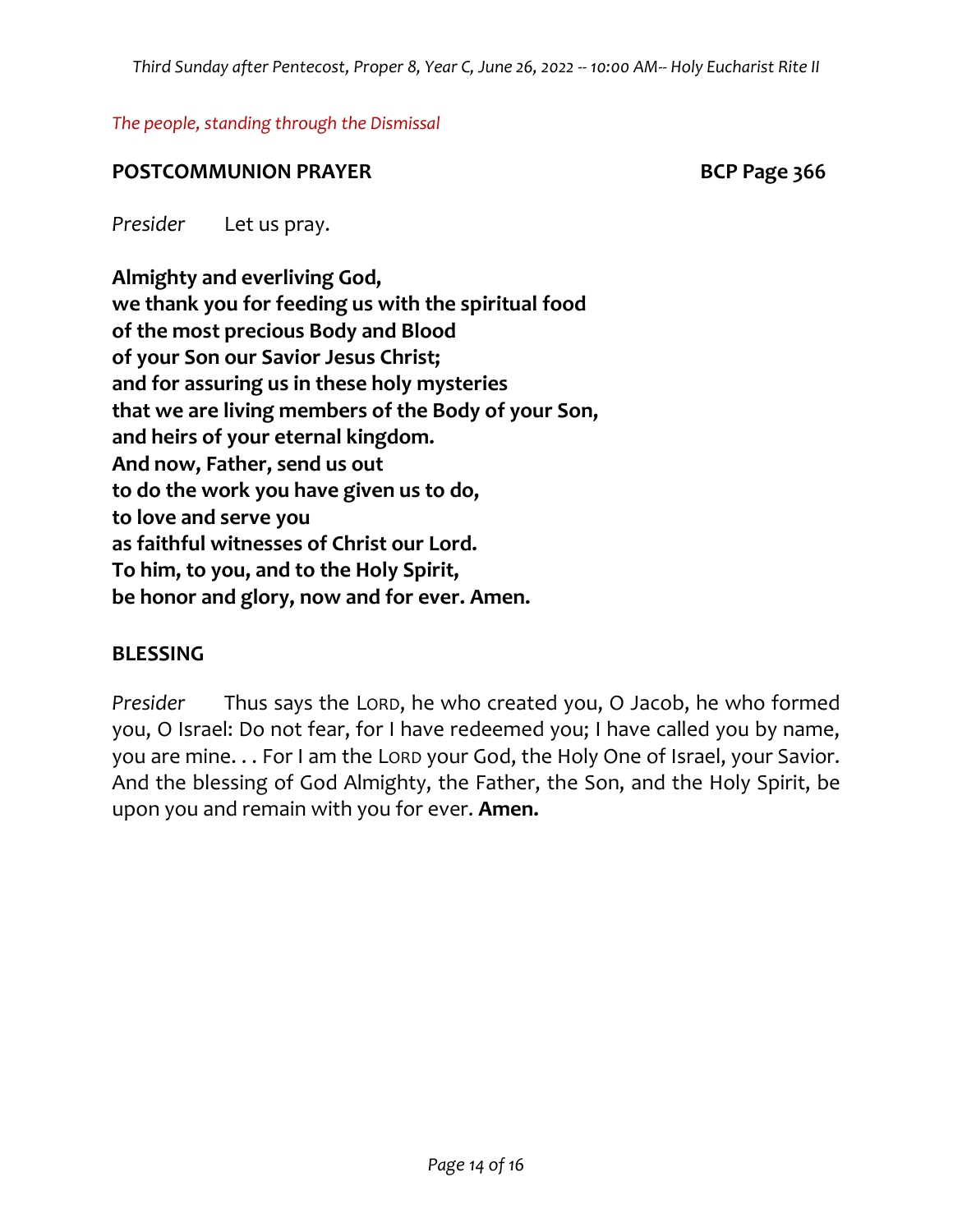

#### **HYMN 511:** Holy Spirit, ever living